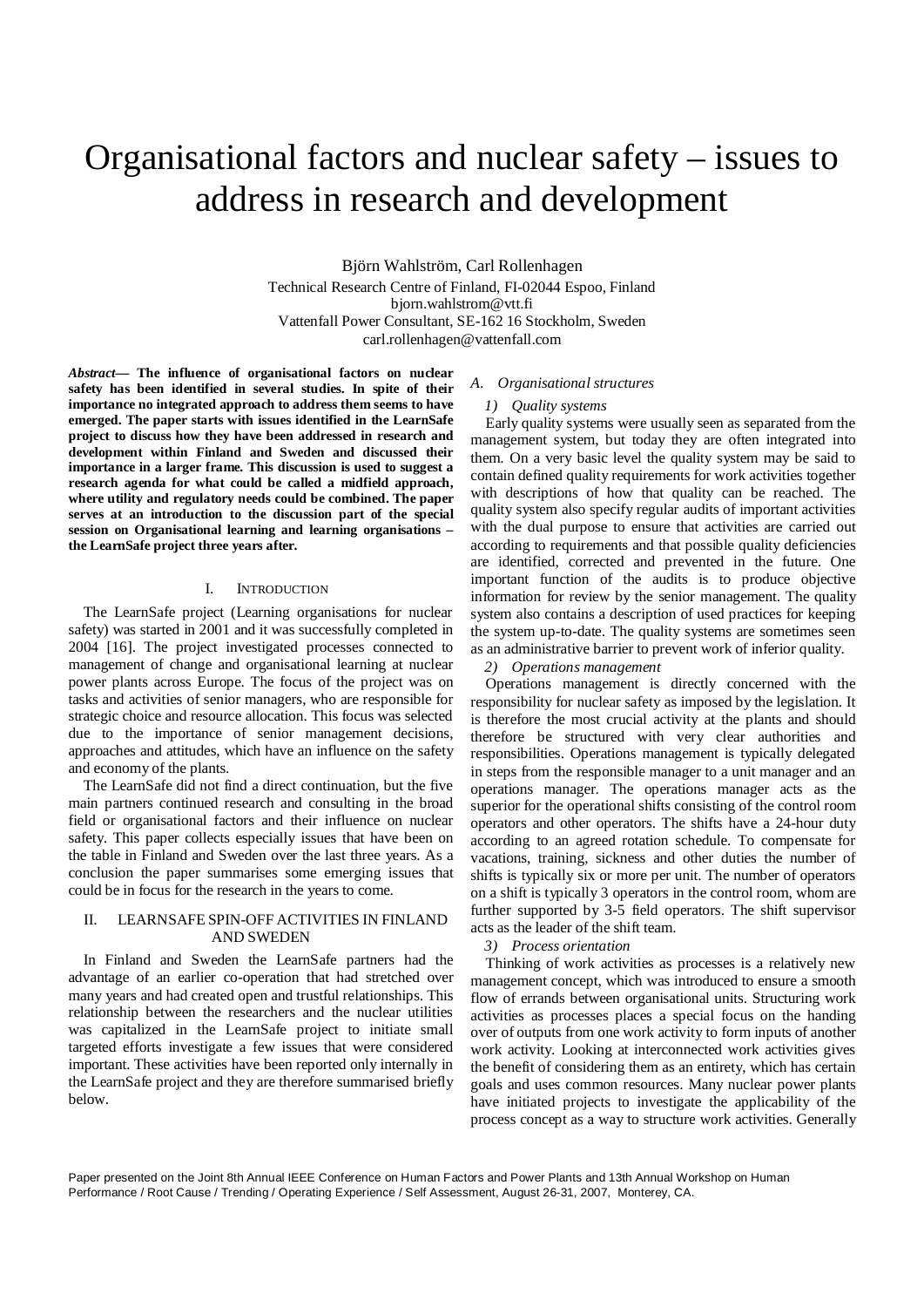there is a large agreement that the concept is useful, but there is a larger divergence in views how the process concept should be reflected in the organisational structure.

#### *B. Core competency*

The concept of core competency is a topical issue in many organisations and has been used by many consultants to support the strategic planning processes connected to human resources management. One practical use of core competency at the nuclear power plants has been to separate between activities in an organisation that can be outsourced and those that cannot.

# *1) A study within the LearnSafe project*

A small study to investigate how the concept of core competency was perceived and used at two nuclear power plants was carried out during 2003. A total of 15 persons from different organisational functions and levels participated in structured interviews of about 1,5 hours.

All respondents viewed core competency rather similarly, although minor differences in the emphasis could be felt. Different dimensions of core competency have been identified and one level one could separate between competencies needed in the functions of operations, maintenance and technical support. Another division could be found according to technical, intellectual and cultural assets. Many respondents pointed to the need for both breadth and depth in the competency, which is related to a distinction between specialists and generalists.

In a more detailed discussion of competencies in various fields many respondents pointed to the need of a thorough understanding of plant systems, their functions and how they are operated and maintained. Within the area of management the needs for and components of enlightened leadership have to be understood and acted upon. As a counterbalance to the need for formality and accuracy, there is a need for creativity and flexibility. The plants themselves cannot have all competencies in their own organisation and therefore the concept of an intelligent customer has been coined. The placement of competencies to physical locations and within the organisational structure is important for internal communication.

The most crucial competency in the nuclear industry is to understand when the plant is in a safe state to enable responsible managers cannot make correct operational decisions. Due to the complexity of the plants it is necessary to have clearly defined operational regimes, where decisions on an hourly and daily basis should be based on clearly defined rules and instructions. The so called MTO concept (man, technology, organisation) has in the nuclear industry been coined to underscore the need for a systemic approach to safety. This concept is stressing the importance of a broad understanding of interactions between technical systems, people and the organisation.

# *2) Maintaining core competency*

Definition of core competencies is closely connected to the strategic planning process. Respondents found it valuable to define core competencies as explicitly as possible. They also saw the benefit of engaging a broad participation from the personnel in the definition process. Several respondents reported that a participation in discussions of core competency over organisational borders had proved to be useful in creating a better understanding of interconnections between various tasks.

The nuclear power plants in Finland and Sweden have carried out competency surveys in which present competencies have been documented and the need for competencies in the future has been assessed. Respondents stressed the need for making the competency surveys systems operational and used at all levels in the organisation. Managers are responsible for the work their subordinates do, i.e. that they are competent and that they carry out work according to specifications. Over the years has been a slight transfer from the organisation to the individuals in the responsibility for a continued competency development.

Core competency is associated with competency that a company should have within its own organisation. The decision to produce or buy is always a matter of strategic considerations and there may be different reasons for producing or buying some services. The respondents agreed to a large extent on these general principles and some of them pointed to the difficulty especially for specialists to maintain their competency without a continuous interaction with other specialists in their own field.

Recruitment and training programmes represent one important part of human resource management. Presently the nuclear power plants in Finland and Sweden are engaged in managing a larger renewal of the personnel, which is due to an upcoming wave of retirements. The need to transfer tacit knowledge from the old generation to the newcomers has been identified. In Finland the new plant project has created a large enthusiasm and many new people have been and will be recruited to the nuclear field.

The training of managers was brought up by many respondents. There was a large agreement that the pressure on managers has been growing over the years and that persons entering a management career within nuclear power would need more systematic training today than before. This would in addition to a broad technical training also include training in leadership, communication and safety culture. In the discussion of management training some respondents noted that technical excellence is not always a good predictor of leadership excellence.

*3) Core competency as a strategic tool*

A use of the concept of core competency supports sense making in organisations. It is closely connected to the mission of the company and it becomes an important part in the development of plans for the future. Combining a top-down view in considering core competencies in a strategic context with a bottom-up view from performance appraisals and competency surveys helps in ensuring that plans are laid on a solid ground.

Companies often consider competent and motivated personnel as their most important asset. This is even truer in the nuclear industry, because a continued operation relies on skilled and competent personnel in operating and maintaining the plants. The deregulation has placed a higher pressure to be cost effective, which has introduced the need for achieving more with fewer resources. Customer orientation has been one of the catchwords in the conventional industry. The nuclear power

Paper presented on the Joint 8th Annual IEEE Conference on Human Factors and Power Plants and 13th Annual Workshop on Human Performance / Root Cause / Trending / Operating Experience / Self Assessment, August 26-31, 2007, Monterey, CA.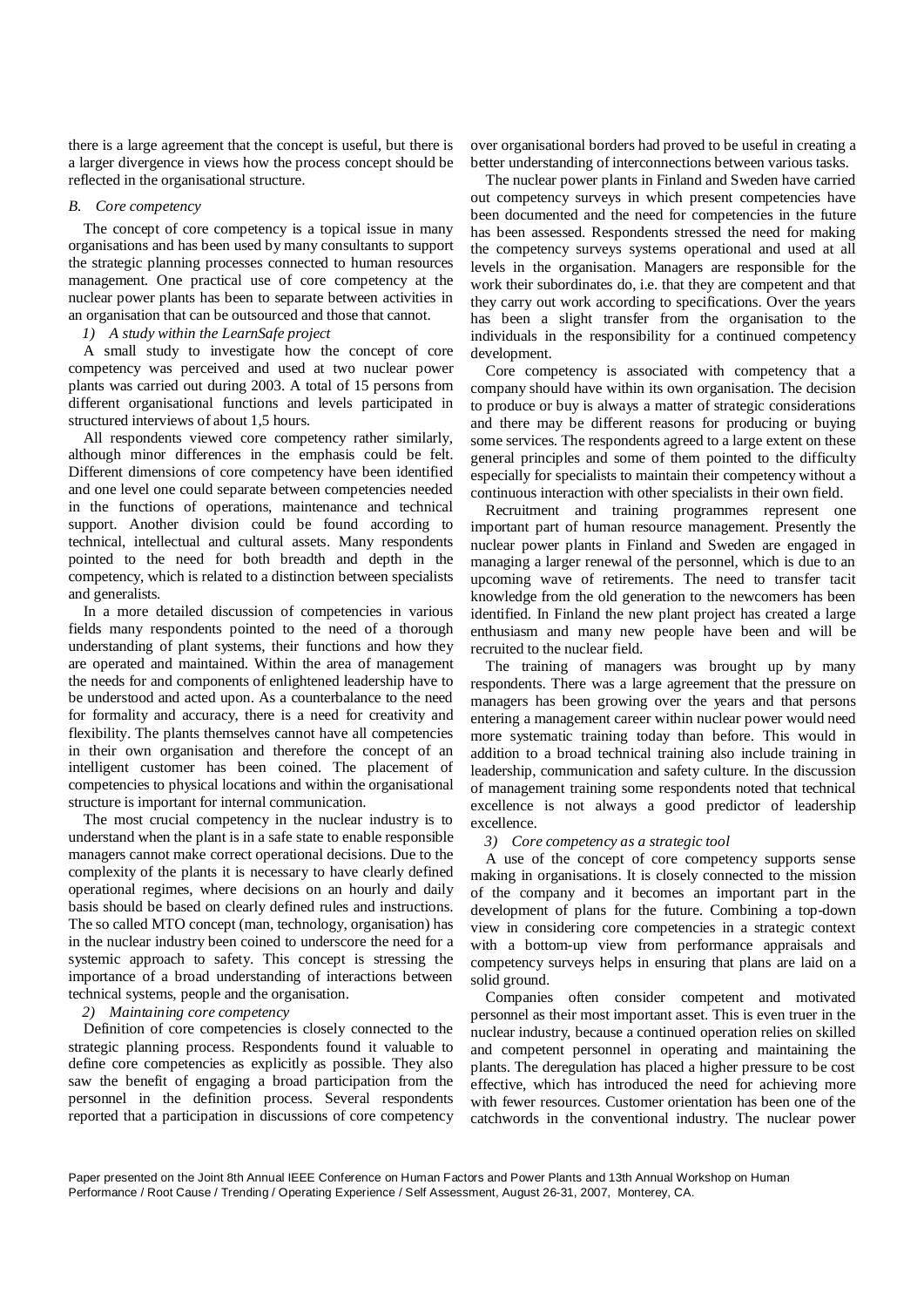plants do not have customers in a conventional sense, but have instead important stakeholders.

One important task for managers at each level in the organisation is to create motivation. Delegation and empowerment have been used as means to increase motivation. The creation of ownership especially within maintenance is an issue in which Finnish and Swedish nuclear power plants have invested efforts.

Both in Finland and Sweden there are ongoing changes in the educational systems. One change is the gradually increasing share of the age cohort that is selecting an educational path towards higher college and university studies. It would therefore be important for the nuclear power plants to be able to utilise the higher educational level in the age cohort, which may need the definition of new professional roles.

Another profession of large importance is internal inspectors and reviewers. They have to be generalists in a true sense of the word and they should have a very good understanding for how safety is constructed into systems, work practices and instructions.

Vendors and contractors serve as natural partners for cooperation with the nuclear power plants. The annual refuelling outages can for example involve hundreds of companies and over thousand persons. Contacts between nuclear power plants, which aim at a sharing operational experience is an important mechanism. Important co-operation also takes place through the international organisations such as WANO, IAEA and OECD/NEA. Finally the nuclear power plant in Finland and Sweden have long traditions of contacts to educational and research organisations.

# *C. Organisational change*

In the LearnSafe project two cases of organisational change was investigated more closely. In one of the cases a nuclear power plant took a new organisational structure into operation. In the other case two utilities were merged into one.

#### *1) The path to a new organisational structure*

A study of a large organisational change that took place in the period from 2000 to 2002 was carried out at one of the Swedish nuclear power plants. The need for an organisational change had become apparent in the late 1990ies, because three different cultures had gradually emerged at the three unit site. There were also some overlaps between the three units and many expert groups were undersized. The deregulation of the electricity supply had also demonstrated that a sustainable safe and economic operation needed a higher efficiency in the activities.

A first step in the move to a new organisational structure was taken in the reorganisation of the maintenance activities at the site. Before the reorganisation maintenance had been divided into four departments, one for each unit and the fourth one for common activities for all three units. In the reorganisations four new departments were formed, which served all three units. The four departments got a functional division, where one was responsible for mechanical maintenance, the second one for electrical and I&C maintenance, the third concentrated on maintenance methods and the forth services.

The next step in the reorganisation was very much larger and it was therefore preceded by a large effort in planning and preparation. The overall goal for the organisational change was defined in several working groups. These working groups finally involved nearly 10 % of the whole personnel for the search for and definition of more efficient working practices. When the organisational structure gradually emerged the managers for the organisational units were appointed and were given the task of forming they own groups of people. The regulatory notification was filed when the most important managerial positions had been filled.

The new organisation was split between two main responsibilities, one for the plant and the other for the personnel. The basic idea with this division was that plant owners would ensure that the technical conditions of the three units were looked after carefully and that the resource organisation would supply the necessary resources to the plant owners. The resource organisation was divided into operations, maintenance, technical support, safety and environment, finances personnel and communication. To ensure the necessary co-ordination between the three units on the site co-ordinators for operation, maintenance and technical support were assigned for each of the three units.

At the time for the study about 1,5 years after the introduction of the new organisation, there were still indications that the organisation had not yet settled completely. However some of the initial fears that were expressed had clearly not materialised. The co-ordinators got a very important role in the new organisation and the positions were manned with very experience persons.

The new organisation had very clearly created a platform for a unification of practices at the site. It was also easier to find a consensus on questions that in the old organisation had created a lot of discussions. In spite of a generally positive view on the organisational change some difficulties were also mentioned, but they were mostly connected to issues, which were expected to improve with time. Some places were additional fine-tuning of the organisation were also identified.

## *2) An organisational merger*

The political shutdown of the Barsebäck 1 nuclear power plant in Sweden led in the end to an organisational merger of Barsebäck 2 into the Ringhals organisation. This merger was studied in the LearnSafe project as a case to create an understanding of factors that influence the success of organisational mergers. The study was based on results from an organisational questioner and structured interviews with a total of 10 persons from both organisations. In looking at the two sites, there are evidently more similarities than differences, because both organisations operate in Sweden

#### *D. Organisational controllability*

Researchers in the LearnSafe project were at one of the Swedish nuclear power plants challenged to discuss organisational controllability. The question was formulated after an informal discussion of means that managers have in controlling the development and actions of an organisational unit for which they have been given responsibility.

# *1) Concepts of controllability*

The concept of controllability carries the concept of a system that has to be controlled by an input to bring about a certain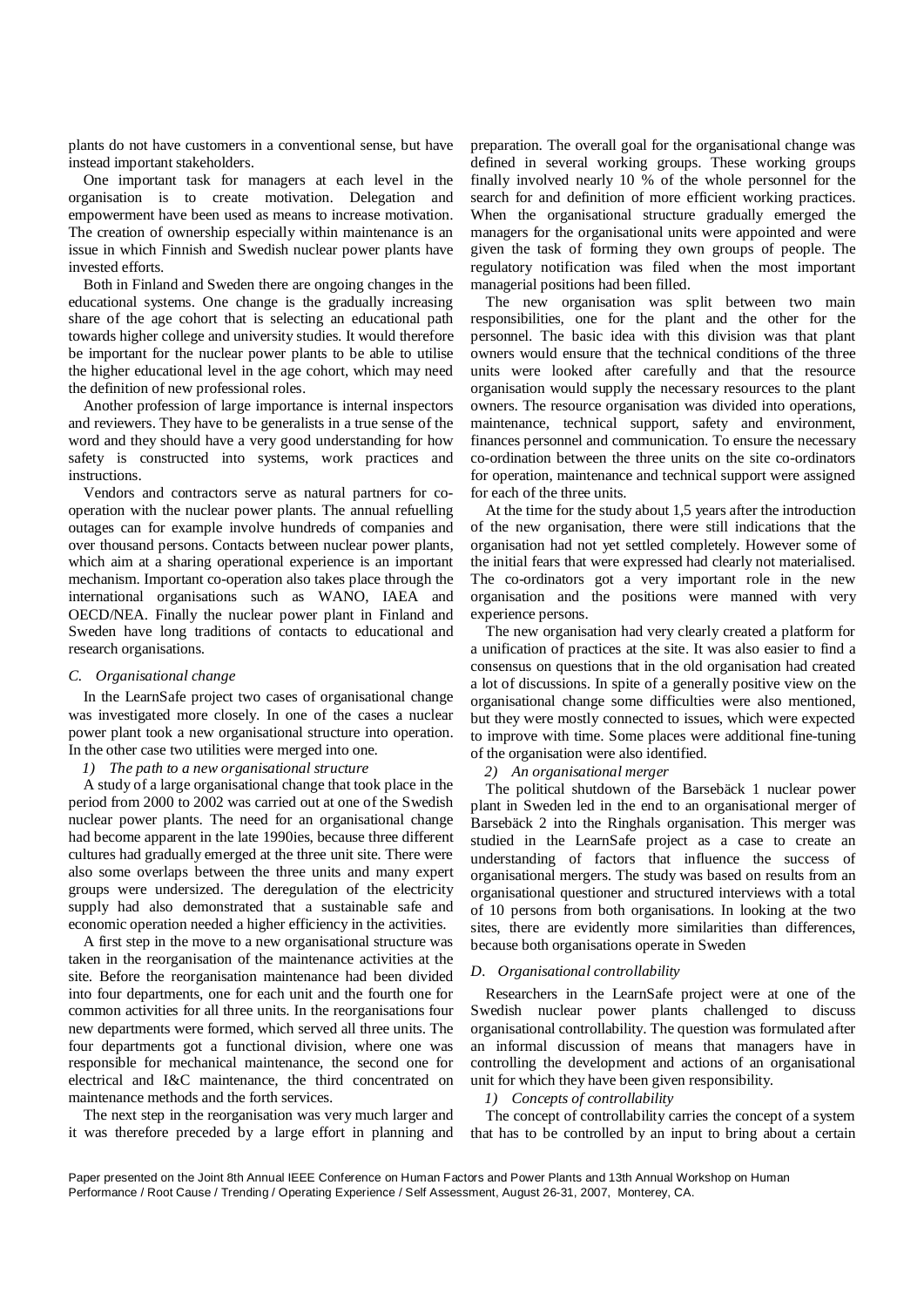output. Controllability has been defined formally in systems engineering and it involves the concept of a state and the existence of an input, which transfers the state of the system from an arbitrary initial state to the zero state. Controllability also carries the concept of an objective for control, i.e. there are some outputs that are considered better than others. Control assumes the existence of an actor, who controls the system through own actions or by intermediate agents or artefacts.

Control of organisations has been studied in the management sciences and a vast literature exists on guidance for managers in their task of controlling organisations. Organisations become efficient through their division of labour. Specialisation requires co-ordination, which is one important managerial task. Control in organisations is executed through cycles of planning on a strategic and an operational level. Management of organisations involves various decisions to be taken in response internal and external events. Organisations can never be controlled like machines, because they are composed of actors with their own will. This implies that two modes of control can be identified, where the first is the conscious control exercised by the management and the second is a kind on self-control exercised by the members in the organisation.

Various psychological mechanisms of controllability can be identified in organisations. One is connected to situational awareness, where the state of an organisation is triggering its members to certain control actions. A second is motivation, where members of the organisation seek meaningfulness in the work they do. Capabilities, attitudes and beliefs are major influencers on the quality of work people do. Psychological research has shown the importance for people to find themselves in control of their own situations. Control actions between managers and the controlled organisation are mediated through direct orders and more indirect persuasion. The organisational culture is an important component of controllability through norms and rules of behaviour.

# *2) Control of safety*

Organisational controllability is an important concept in considering the control of safety oriented organisations. Managers have to understand that the control they exercise is mediated by everyone in the organisation, which means that the control they exercise is built through images and artefacts. The images have to be communicated and the artefacts have to be adapted for their purpose. In setting goals and expectations the managers have to realise that the control is exercised through people, which implies that the receivers of control signals should be able to interpret their meaning and convert them to actions.

Organisational controllability is in some respects opposite to organisational stability. A large organisation can have a large inertia that is preventing change, but very frequent changes may impede the organisation by causing its members to feel that they loose control of their own situations. An understanding of organisational controllability relies on a combination of systems thinking the use of models from management science and the behavioural sciences. Senior managers have a key role in creating preconditions for organisational controllability, which would involve elevating visions and enlightened leadership.

# III. NATIONALRESEARCH ACTIVITIES IN FINLAND AND SWEDEN

The national research activities in Finland and Sweden are organised in slightly different ways. Finland has a long tradition of publicly funded research programmes in nuclear safety. In Sweden the public research in nuclear safety is funded by SKI in research projects that are only loosely co-ordinated.

# *A. The national Finnish research programme SAFIR*

The Finnish national research programmes have been characterised by a broad co-operation between universities, research organisations, utilities and the regulator. One specific objective of the Finnish national research programmes has been that they should support the maintaining and development of nuclear competency in Finland. The last four year SAFIR programme was brought to an end in 2006 (cf. [14], [10]) and a new programme has been formulated and started [4]. Both the old and the new programme addressed the broader area of the influence of management and organisation on nuclear safety.

# *1) Human-system interfaces*

The project aimed at formulating methods for the evaluation of human-system interfaces of complex industrial systems. The project anticipated the needs of both utilities and the regulator in the modernisation of the four Finnish nuclear units that are in operation. Results of the project have also been utilised in the activities connected to the new unit being built in Finland. In the project operator experiences on working in screen based control rooms were collected. The management of design processes from a human factors engineering point of view was also addressed.

The project will be continued as a part of the new programme with more detailed investigations of the use of large screen displays and computer based procedures. More specifically the research will investigate the use of information rich displays and how they are used in diagnosing disturbances. The hypothesis was that the new ways of presentation information will support the formation of new knowledge structure for the operators. One subtask of the project will be aimed at investigating the operability of hybrid control rooms.

#### *2) Organisational culture*

The influence of organisational culture on nuclear safety was investigated from different points of view. One part of the project assessed the maintenance organisations in two Finnish and one Swedish nuclear power plants [9]. Another part made an assessment of the safety culture of the engineering organisations responsible for the construction of the new plant in Finland. A theoretical part of the project discussed the drift of organisational practices and norms towards unsafe conditions. Within the frame of the project a literature review of safety critical organisations was also carried out [8].

This project will in the new programme be followed up with a study, which more broadly is addressing safety management and organisational learning. One subproject will look at practices for event investigations and the utilisation of operational experience to assess if they support organisational learning. The second subproject will address methods and tools for organisational reviews to establish a common understanding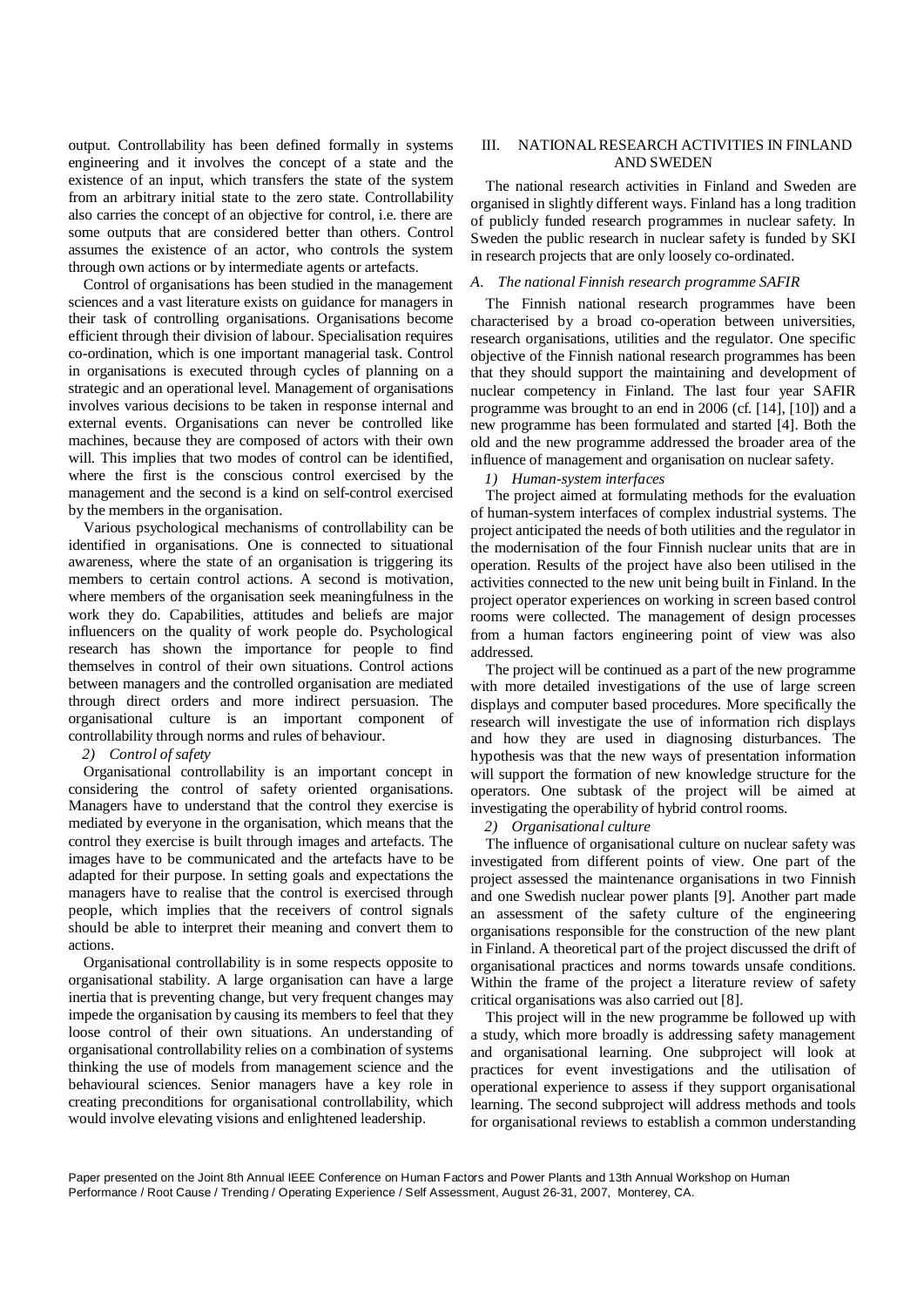and agreement on criteria to be used. The final subproject will investigate safety culture of subcontracting at the nuclear power plants to identify issues for further research.

*3) Tacit knowledge*

Tacit knowledge can be considered critical for three reasons

- nuclear technology is complex
- nuclear know-how is only in the hands of a few,
- safety and quality of plant operation is essential.

The project focused on two main topics

- defining tacit knowledge in nuclear power plants,
- developing practices for preserving and sharing tacit knowledge.

In the new programme this research will be followed up with an investigation of expert work in safety critical environments. This project will look at processes connected to the management of human resources to identify challenges in their development. These challenges include, but are not restricted to, recruiting, career planning, knowledge and competence development, job content, etc.

# *4) Risk informed safety management*

An earlier project aimed at risk informed decision making will in the new programme be expanded considerably. A subproject will address more specifically human and organisational factors. During 2007 means to assess human reliability in specific decision making situations will be investigated using simulators and in 2008 these studies will be expanded to cover also organisational influences on performance shaping factors.

### *B. Recent research funded by SKI*

A strategy for the research initiated by SKI was published in 2002 [12]. The report identifies the challenges for regulatory oversight in Sweden and develops a research strategy by which the challenges can be met. The analysis highlighted management, control and organisation as one area that, where additional research efforts would be needed. As compared with the Finnish research in nuclear safety, the corresponding publicly funded research in Sweden is more oriented towards regulatory needs.

#### *1) Operational readiness verification (ORV)*

During the years 1995-1998 nine ORV events occurred in Sweden. These events focussed the attention of both the utilities and regulator in Sweden of the importance to ensure operational readiness before the plants are started up. One large study in this area was reported in the beginning of the year 2006 [3].

#### *2) Control room philosophy*

Control room design was identified already more than thirty years ago as one important issue in nuclear safety. A recent report of SKI investigated the work in control rooms to identify important factors to be considered in control room design [13]. Another study [5] made an overview of control room modifications at Swedish nuclear power plants. This interest in an earlier well researched issue should be seen in the context of the upcoming plant modernisations in Sweden.

#### *3) Process management*

Management systems are today often advocating a process orientation in work control. The Swedish nuclear power plants

initiated a gradual change towards these concepts in the late 1990ies, which explains the regulatory interest in the concept. A recent report placed process orientation in relation to nuclear safety and made some recommendation for regulatory strategies [11].

#### *4) Assuring competency*

Many nuclear power plants in the world face a generation change, where the people who took the nuclear power plants into operation have been or will be retired in a few years to come. International studies have identified the issue and regulators have issued various ruling connected to the issue. The purpose of the study [2] was to make an overview of how countries regulate competence, staffing and education in the nuclear industry.

# *5) Plant modernisations*

Operational experience shows that changes and modifications may lead to safety significant events. SKI reviews aspects of Man-Technology-Organisation of nuclear power plants involved in modernisations of plant systems and control rooms. The research [7] was initiated to demonstrate which, and to what depth, MTO aspects should be reviewed during a modernisation of and old plant.

# *6) Regulatory oversight*

There is a large variation in strategies and practices of regulatory oversight in the world. In view of the fact that nuclear power plants are internationally owned and that they are producing electricity that flows over national borders variety creates confusion. In Europe the Western Europe Nuclear Regulators Association has taken steps to create a better harmonisation of the requirements. SKI initiated a study [6] to investigate experiences from different regulatory strategies in six countries.

*7) Economy and safety*

The balance between economy and safety in the decision making at the nuclear power plants has been discussed at length at different occasions. To address this question SKI commissioned a study to investigate how the three license holders in Sweden have integrated this balance into their decision making [15]. The study provided deeper insights into the management systems that are in use at the three sites.

#### *8) Contractor activities*

Nuclear power plants use contractors extensively during their annual refuelling outages and in their plant modifications. An increased use of contractors has initiated regulatory concerns in many countries. The objective of the study [1] was to assist SKI in the regulatory analysis of the safety management of contracting at Swedish nuclear power plants.

# IV. EMERGING ISSUES

The nuclear industry has over the years created a good understanding of the technical aspects of safety. The understanding of human and organisational factors in nuclear safety is far more rudimentary. Therefore most important issue is this understanding can be facilitated. One important component is to create an awareness of how organisational deficiencies may impact safety. If such awareness is combined

Paper presented on the Joint 8th Annual IEEE Conference on Human Factors and Power Plants and 13th Annual Workshop on Human Performance / Root Cause / Trending / Operating Experience / Self Assessment, August 26-31, 2007, Monterey, CA.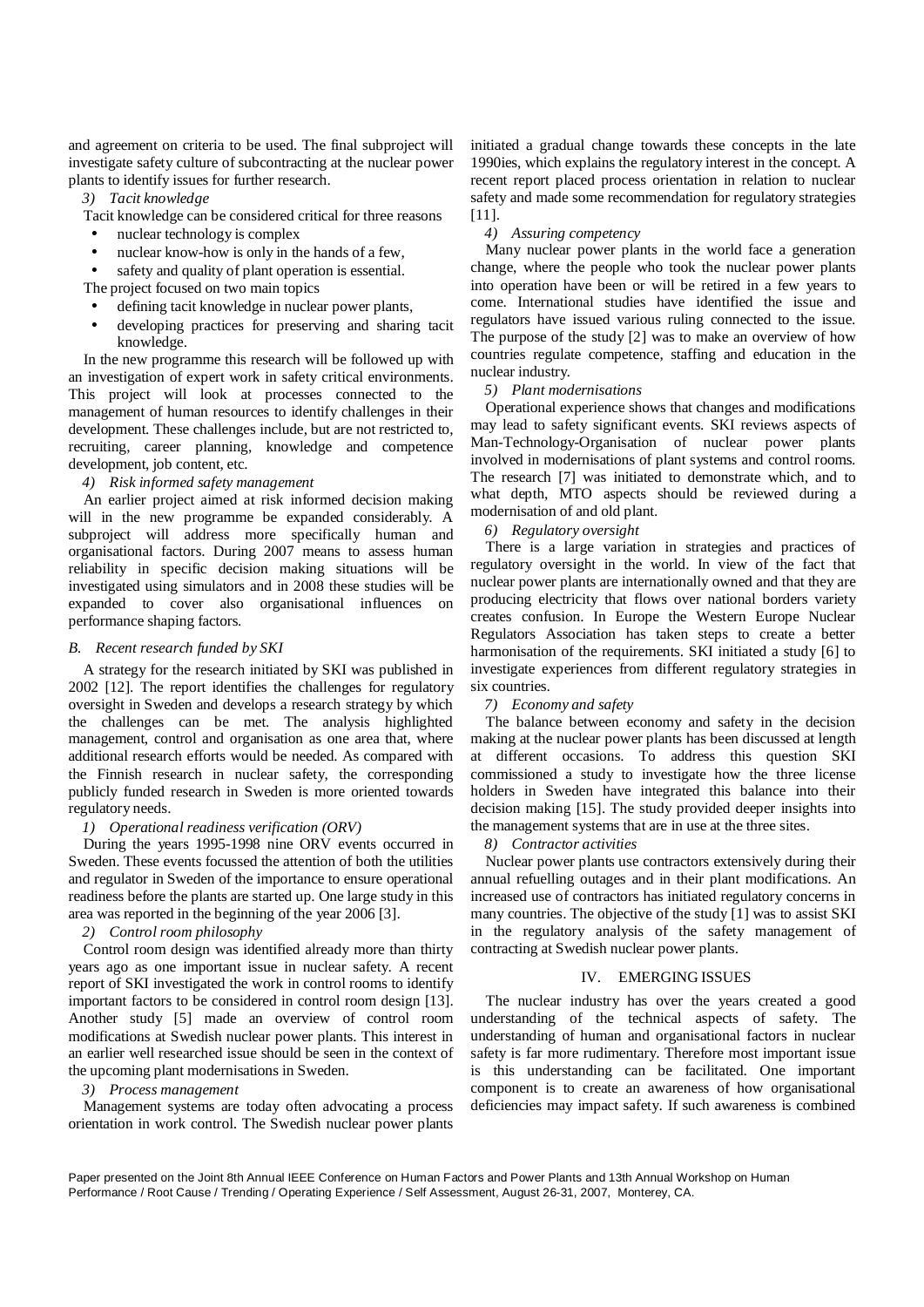with the understanding of the business risk of being unsafe it should be possible to initiate a change.

### *A. Assessing safety*

Efforts to build safety into systems always rely both on some initial safety assessment, which is updated with operational experience. Many proposals have been made for methods and tools to assess safety, but reliability and the validity of suggested methods can questioned. Another problem is to select the scope and detail of the assessment to be made. A broad scope and a large detail can make an assessment very expensive, but a superfluous assessment may not be able to identify important deficiencies.

# *1) Safety indicators*

There have been long discussions on the need to define a suitable collection of safety indicators that can be used to give a rapid assessment. In a discussion of possible leading and lagging indicators, no definitive answer has been possible to give. Similarly very little guidance on how to combine objective and subjective indicators have been given.

#### *2) Self-assessments*

Safety assessment should evidently to a large extent be carried out by the organisation itself, but again not much guidance has been given. From a regulatory point of view an interesting question is what value a self-assessment can be given as an evidence for safety.

#### *3) External reviews*

Self-assessments have always to be combined with external reviews, but how should they be carried out to provide the best value. External reviews can be carried out as peer reviews or as comparisons to a selected safety norm, but very little is known about what could be expected to give the best result.

# *B. Control of organisations*

Control of organisations is carried out by people and through people. The behavioural sciences have given an understanding of mechanisms that govern individual behaviour and behaviour in groups of people. That understanding is presently at a level that makes it very hard to apply in generating a better understanding for important issues in the control of high reliability organisations.

#### *1) Management systems*

Management systems can metaphorically be seen as the software of organisations. Today large and integrated management systems have been built, but there still seems to be a large lack in an understanding of the factors that make the management systems used.

# *2) Applying operational experience*

It is a well understood fact that operational experience has to be used to ensure organisational learning. Evidence from practice tends however to indicate that the same signals of certain deficiencies seem to repeat themselves, which is an evidence that organisations are poor at learning from experience. Reasons for this difficulty close the loop from operational experience to sustainable improvements may include difficulties to communicate the findings to managers that have a possibility to influence the situation as well as

difficulties in finding co-ordinated solutions to the identified problems.

#### *3) Organisational resilience*

Organisational resilience has been a concept, which has got an increasing attention recently. It is not completely clear how this concept should be reflected in organisational design, but it certainly implies delegation, empowerment and an ability to set realistic, but still challenging goals for the organisation.

# *4) New organisational structures*

The deregulation of the electricity supply forced nuclear power plants to be more effective. Decreased cost was obtained by cuts in the personnel, but to be sustainable they should be followed up better work practices. Some organisational innovations have been tried at the nuclear power plants, but according to present indications more seem to be needed.

# V. ANALYSIS AND SYNTHESIS

Safety builds on consecutive rounds of analysis and synthesis. In the analysis path threats are identified and assessed to be acted on in a synthesis path, where the threats are removed, controlled or mitigated. The analysis and synthesis builds on models of how the technical, human and organisational parts of the systems functions in various conditions. To improve safety it is necessary to improve the predicting power of these models.

#### *A. The construction of safety*

#### *1) Basic safety principles*

The basic safety principles such as defence in depth and independent barriers have successful been applied for the technical systems. In principle, however, the same concepts should be possible to use also for the human and the organisational systems. Suggestions in these directions have unfortunately been scarce.

*2) Aspects of safety*

The last years have seen a broadening of the safety concept to include aspects such as

- nuclear safety.
- occupational safety,
- environmental safety,
- security.

All these aspects should be reflected properly in the management systems. If these areas are overseen by different authorities it would be important that the oversight processes have similar philosophies.

*3) Combining deterministic and probabilistic reasoning*

Risk based reasoning has been applied during the last years, but the efforts seem to be restricted to the technical systems. An explicit consideration of deterministic and probabilistic safety criteria to be applied also for the human and organisational system could provide a base for risk informed reasoning also in these areas.

# *B. Regulatory oversight*

Presently there is a large diversity in national regulation in the nuclear field. This is understandable because the regulation reflects traditions and views that are nationally anchored. It is